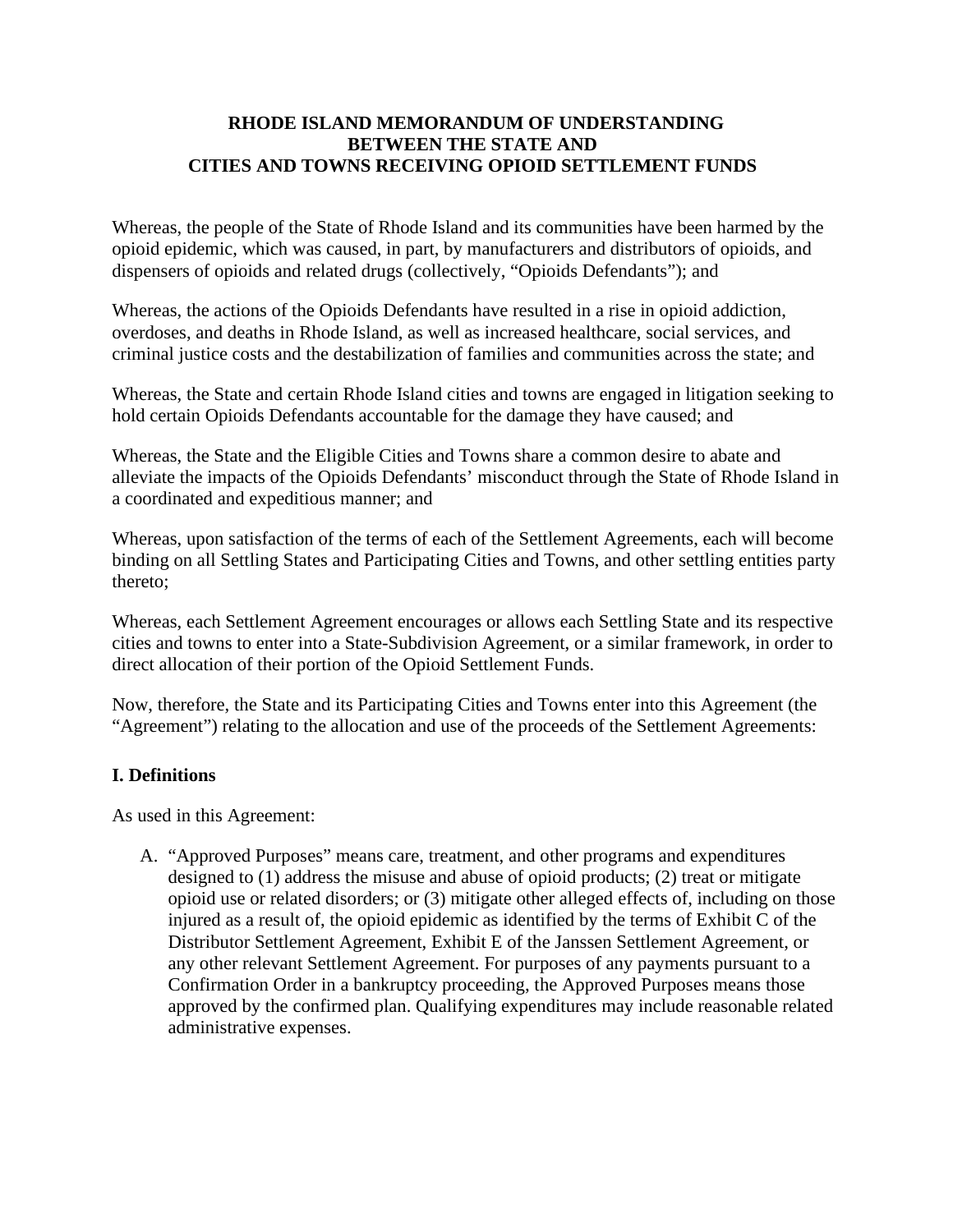- B. "Attorney General," "Chief Justice of the Rhode Island Supreme Court," "Director of the Department of Behavioral Healthcare, Developmental Disabilities & Hospitals," "Director of the Department of Health," "Governor," "Senate President," and "Speaker of the House," mean the officials holding these offices under Rhode Island law.
- C. "Distributor Settlement Agreement" means an agreement between McKesson Corporation ("McKesson"), Cardinal Health, Inc. ("Cardinal"), and AmerisourceBergen Corporation ("Amerisource"), on the one hand, and the State of Rhode Island and Participating Subdivisions as that term is defined therein, on the other hand, to resolve opioid related claims against McKesson, Cardinal, and/or Amerisource.
- D. "Eligible City or Town" means the cities or towns of Barrington, Bristol, Burrillville, Central Falls, Charlestown, Coventry, Cranston, Cumberland, East Greenwich, East Providence, Exeter, Foster, Glocester, Hopkinton, Jamestown, Johnston, Lincoln, Little Compton, Middletown, Narragansett, New Shoreham, Newport, North Kingstown, North Providence, North Smithfield, Pawtucket, Portsmouth, Providence, Richmond, Scituate, Smithfield, South Kingstown, Tiverton, Warren, Warwick, West Greenwich, West Warwick, Westerly, and Woonsocket. Together the Eligible Cities or Towns are the "Eligible Cities and Towns."
- E. "EOHHS" means the Rhode Island Executive Office of Health and Human Services, or successor agency, and "Secretary" means the Secretary of EOHHS, or successor official.
- F. "Janssen Settlement Agreement" means that certain settlement agreement dated as of July 21, 2021 setting forth the terms of settlement between and among Janssen Pharmaceuticals, Inc., Johnson & Johnson, Ortho-McNeil-Janssen Pharmaceuticals, Inc., and Janssen Pharmaceutica, Inc., on the one hand, and certain Settling States and Participating Subdivisions on the other hand.
- G. "Opioid Settlement Funds" means all the funds deposited into a Rhode Island Settlement Fund or sub-fund, deposited into a Rhode Island Qualified Settlement Fund, or held and distributed by an administrator or a Rhode Island Qualified Settlement Administrator pursuant to the terms of the relevant Settlement Agreements, except for any funds needed to pay an administrator or a Rhode Island Qualified Settlement Administrator, or designated by a Settlement Agreement or court order for State or Participating Subdivision attorneys' fees and costs.
- H. "Participating City or Town" means an Eligible City or Town that is both (i) a signatory to this Agreement and (ii) an Initial Participating Subdivision as defined in each Settlement Agreement. Together the Participating Cities or Towns are the "Participating Cities and Towns."
- I. "Parties" means the State and each Eligible City or Town that is a signatory to this Agreement.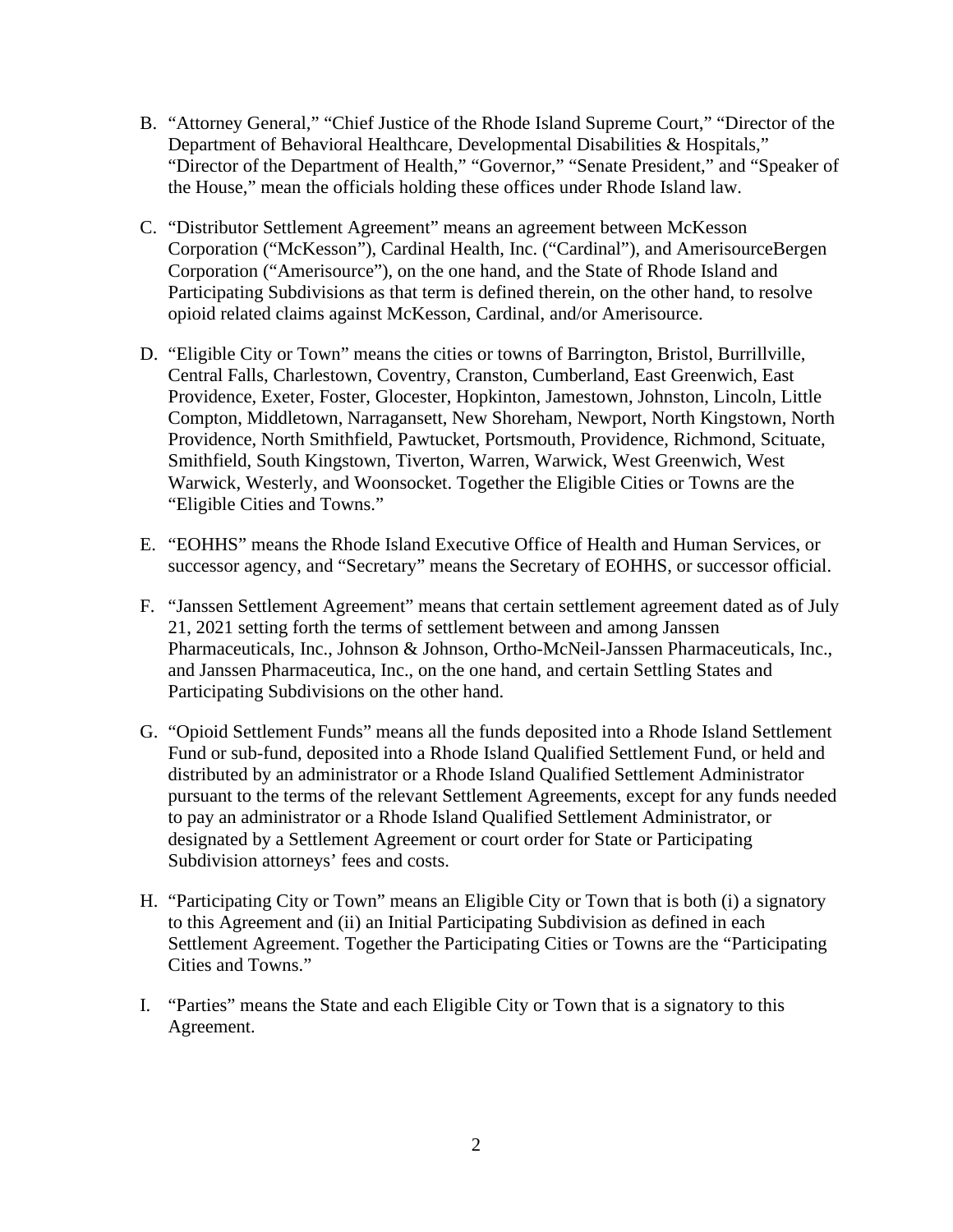J. "Settlement Agreements" means the Distributor Settlement Agreement, the Janssen Settlement agreement, and any similar agreement (including consent judgments or consent decrees) entered into after the date of this Agreement, by between, or among one or more opioid manufacturers, pharmaceutical distributors, or pharmacies, or an affiliate, agent, consultant, or advisor of an opioid manufacturer, if mutually agreed to by the Parties in writing. "Settlement Agreement" means one such agreement.

In addition to the foregoing, upon confirmation of the plan in any bankruptcy proceeding for which the State will receive a payment or distribution in connection with claims similar to those released in the Settlement Agreements, which shall include both *In re Purdue Pharma L.P., et al*, No-19-23649 (RDD) (Bankr. S.D. N.Y.) and *In re: Mallinckrodt PLC, et al.*, No. 20-12522 (JTD) (Bankr. D. Del.), such confirmed plan will also become a Settlement Agreement hereunder.

K. "State" means the State of Rhode Island acting through its Attorney General.

Capitalized terms used and not otherwise defined herein have the meaning given to them in the Settlement Agreements.

#### **II. Allocation of Settlement Proceeds**

- A. *Allocation.* All Opioid Settlement Funds, at the times designated in the Settlement Agreements, shall be divided and distributed as follows:
	- 1. 20% directly to the Participating Cities and Towns ("City and Town Share") for Approved Purposes in accordance with Section III below.
	- 2. 80% directly to the State ("Statewide Abatement Share") for forward-looking Approved Purposes throughout the state, which share shall be held in the Rhode Island Statewide Opioid Abatement Account in accordance with Sections IV and V below.
- B. *Use of Funds.* All Opioid Settlement Funds, regardless of allocation, shall be utilized solely for Approved Purposes to abate the harms of the opioid epidemic.

## **III. City and Town Share**

- A. *Allocation and Payment.* The division of the City and Town Share paid to Participating Cities and Towns shall be based on the allocation set forth in Exhibit A, which assigns each Eligible City or Town a percentage share of funds.
- B. *Use of Funds.* The City and Town Share shall be used for Approved Purposes and the Parties intend for the Opioid Settlement Funds to be used on forward-looking opioid abatement efforts. But, the City and Town Share may also be used for past expenditures so long as the expenditures were made for Approved Purposes and are not otherwise restricted by a confirmed plan in a bankruptcy proceeding. Prior to using any portion of the City and Town Share as restitution for past expenditures, a Participating City or Town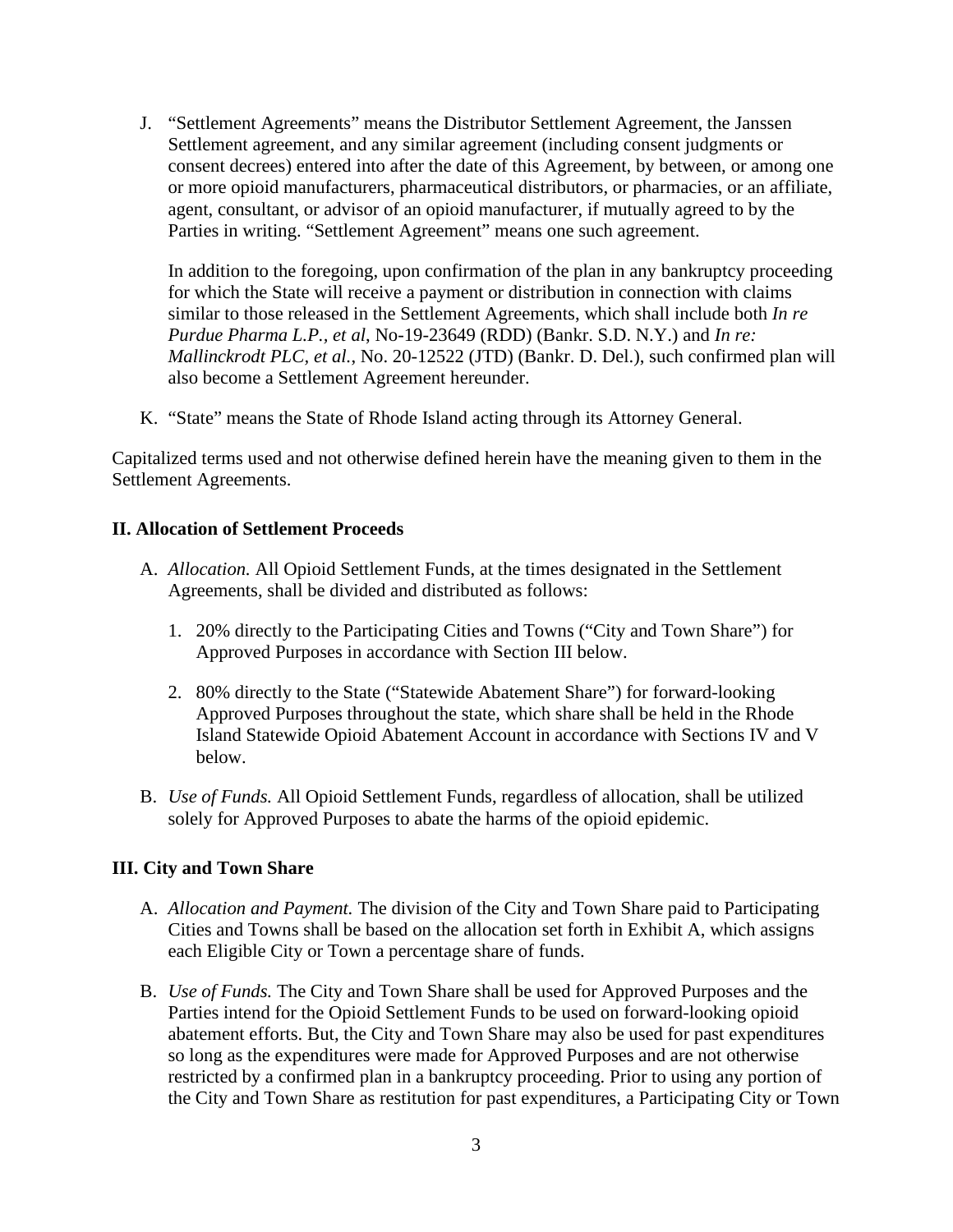shall pass a resolution or take equivalent governmental action that explains its determination that its prior expenditures for Approved Purposes are greater than or equal to the amount of the City and Town Share that the City or Town seeks to use for restitution.

- C. *Collaborative Abatement Initiatives Encouraged.* Participating Cities and Towns may, and are encouraged to, share, pool, or collaborate on opioid abatement efforts with their respective allocation of the City and Town Share in any manner they choose, so long as the shared, pooled, or collaborative abatement efforts comply with the terms of this Agreement and the Settlement Agreements.
- D. *Option to Direct Allocation to Statewide Abatement*. Participating Cities and Towns may, at their discretion, forego their allocation of the City and Town Share and direct their allocation to the Statewide Abatement Share by affirmatively notifying the Advisory Committee and any relevant settlement fund administrator on an annual basis of their decision to forego their allocation of the City and Town Share and designation to the Statewide Abatement Share.
- E. *Non-participating City or Town.* In the event an Eligible City or Town does not participate in the Settlement Agreements, the allocation percentage for that Eligible City or Town shall be redistributed to the Participating Cities and Towns based on a recalculated allocation that does not include the non-participating city or town.
- F. *Municipal Merger or Dissolution*. In the event an Eligible City or Town merges, dissolves, or ceases to exist, the allocation percentage for that City or Town shall be redistributed equitably based on the composition of the successor City or Town.
- G. *City and Town Attorneys' Fees*. The Parties agree that attorneys representing the Participating Cities and Towns in litigation against the Opioids Defendants will satisfy any contractual obligations relating to those legal representations through the mechanisms provided for in the Settlement Agreements. Notwithstanding the provisions of part B of this subsection, no portion of the City and Town Share shall be used to pay any attorneys' fees, costs, or other contractual obligations relating to legal representation in litigation against the Opioids Defendants.

#### **IV. Statewide Abatement Share**

A. *Allocation and Payment.* The Statewide Abatement Share will be paid directly to the State and these funds shall be held in an account, the Rhode Island Statewide Opioid Abatement Account (the "R.I. Statewide Opioid Abatement Account"), that (1) is established by, authorized by, or subject to any court orders or consent judgments entered to effectuate the terms of the Settlement Agreements including in *State of Rhode Island v. Purdue Pharma L.P. et al.*, C.A. No. PC-2018-4555; (2) has the restricted purpose of holding these funds separately, ensuring they are not comingled with non-Opioid Settlement Funds, and distributing the funds for Approved Purposes; and (3) otherwise meets any requirements for such a fund or account in the Settlement Agreements. The Parties intend for the R.I. Statewide Opioid Abatement Account to hold and distribute the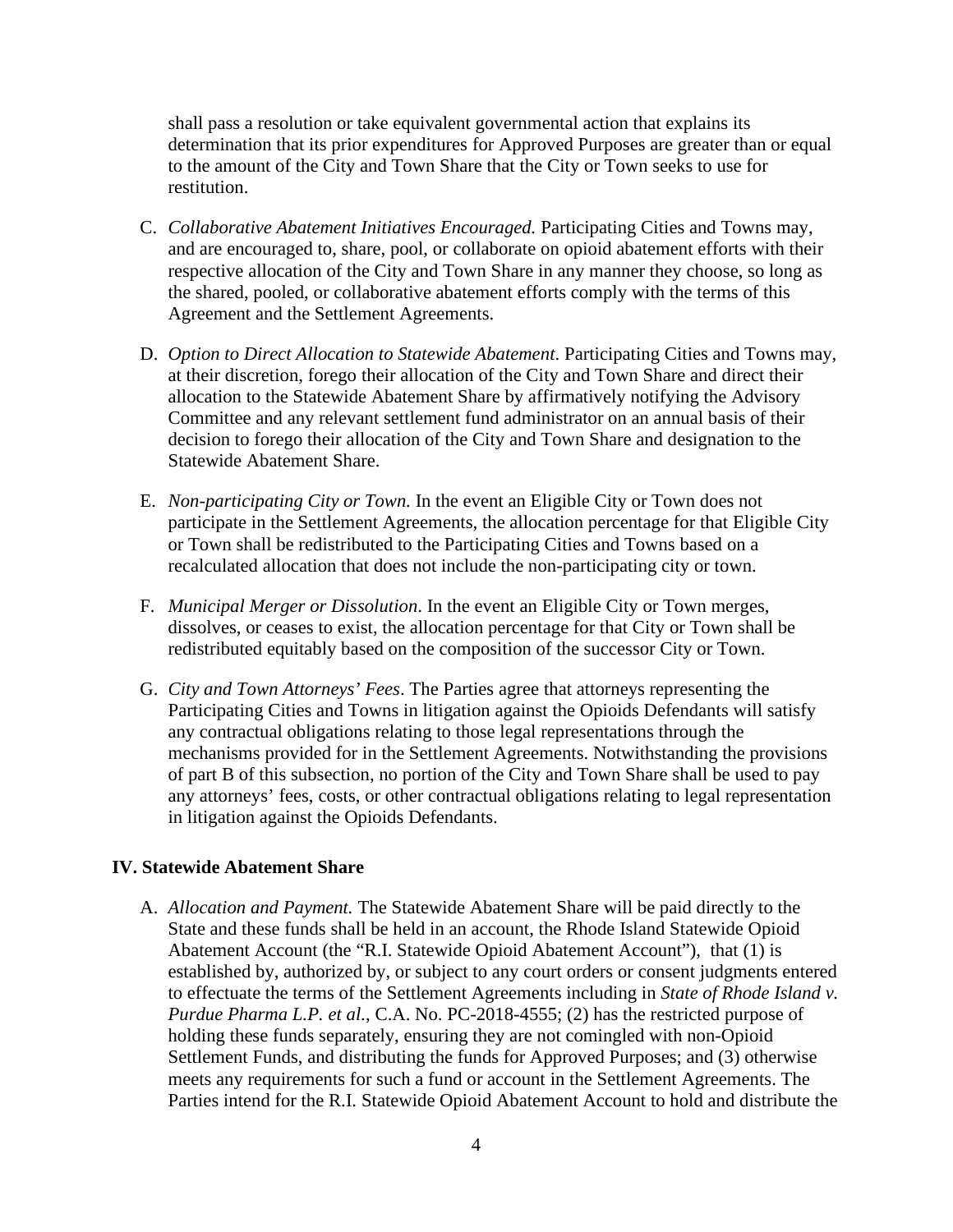Statewide Abatement Share in a manner substantially similar to the Opioid Stewardship Fund created under Chapter 28.10 of Title 21 of the Rhode Island General Laws and agree that the R.I. Statewide Opioid Abatement Account may be similarly codified into law by the General Assembly.

- B. *Use of Funds.*
	- 1. The Statewide Abatement Share shall be used for forward-looking Approved Purposes only.
	- 2. Consistent with the provisions of Section V of this Agreement and Section 15 of Article IX of the Rhode Island Constitution, at least annually the Secretary shall present to the Governor, for inclusion in the Governor's budget presentation to the General Assembly, the Secretary's recommendations on the use of the Statewide Abatement Share.
- C. *Reporting.* The Secretary shall report to the Advisory Committee annually on the distribution and use of funds from the Statewide Abatement Share.
- D. *Compliance*. Recipients of funds distributed from the Statewide Abatement Share shall be subject to auditing and other compliance procedures as deemed appropriate by the Secretary.

## **V. Advisory Committee**

- A. *Committee Established*. An Advisory Committee (the "Advisory Committee"), consisting of the representatives in part B of this subsection, shall be created to ensure that the State and the Participating Cities and Towns have equal input into the distribution of the Statewide Abatement Share for Approved Purposes across the state of Rhode Island.
- B. *Representatives*. The Advisory Committee shall consist of the following seventeen (17) members:
	- 1. *State Representatives*. Six (6) State representatives as follows:
		- a) Attorney General or designee;
		- b) Speaker of the House or designee;
		- c) Senate President or designee;
		- d) Chief Justice of the Rhode Island Supreme Court or designee;
		- e) Director of the Rhode Island Department of Health ("RIDOH"); and
		- f) Director of the Rhode Island Department of Behavioral Healthcare, Developmental Disabilities & Hospitals ("BHDDH").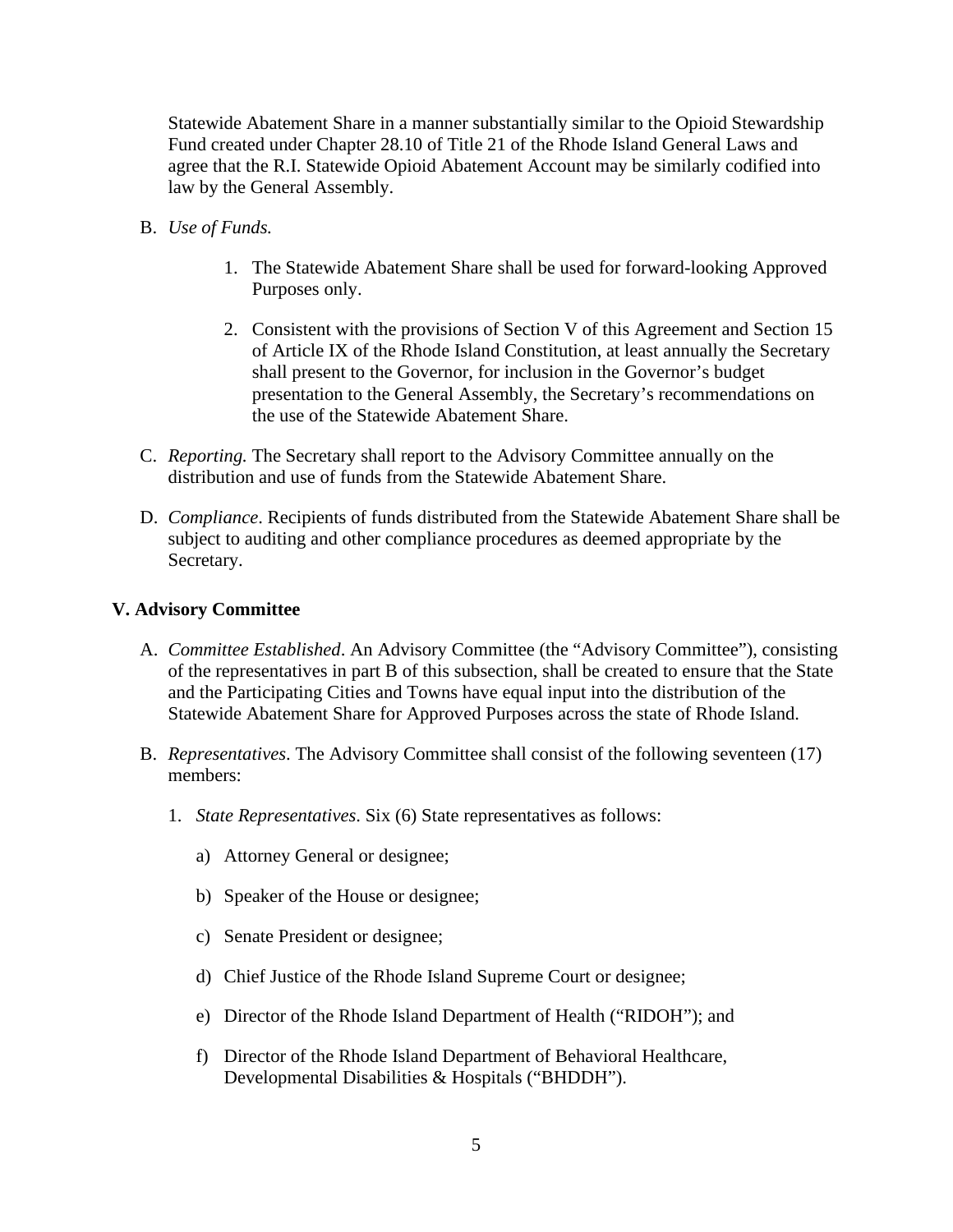- 2. *Participating City and Town Representatives*. Six (6) Participating City and Town representatives as follows:
	- a) Mayor of the City of Providence or designee;
	- b) Representative from a city or town in Bristol County;
	- c) Representative from a city or town in Kent County;
	- d) Representative from a city or town in Newport County;
	- e) Representative from a city or town in Providence County other than the City of Providence; and
	- f) Representative from a city or town in Washington County (together with the Representatives from a city or town in Bristol, Kent, Newport, and Providence Counties are the "County Representatives").

Participating Cities and Towns from Bristol, Kent, Newport, Providence, and Washington counties shall collaborate to appoint the County Representatives. The County Representatives shall serve three (3) year terms.

- 3. *Expert Representatives.* Three (3) experts ("Expert Representatives") drawn from fields including but not limited to: public health, pharmacology, epidemiology, emergency medicine, behavioral health, and recovery. The Expert Representatives shall be appointed by a majority vote of the State Representatives and the Participating City and Town Representatives. To stagger the Expert Representative terms, the initial Expert Representative appointments shall be for two (2) years, three (3) years, and four (4) years, and all subsequent Expert Representative appointments shall be for three (3) year terms.
- 4. *Community Representatives*. Two (2) Community Representatives ("Community Representatives"). The Community Representatives shall be appointed by a majority vote of the State Representatives and the Participating City and Town Representatives. To stagger the Community Representative terms, the initial Community Representative appointments shall be for two (2) years, and three (3) years, and all subsequent Community Representative appointments shall be for two (2) year terms.
- C. *Chair.* The Advisory Committee shall be chaired by a non-voting representative appointed by the Governor.
- D. *Administrative and Technical Support.* EOHHS shall provide staff support to the Advisory Committee and assist the Advisory Committee in the fulfillment of its responsibilities under this Agreement.
- E. *Meetings and Process for Receiving Public and Local Government Input*.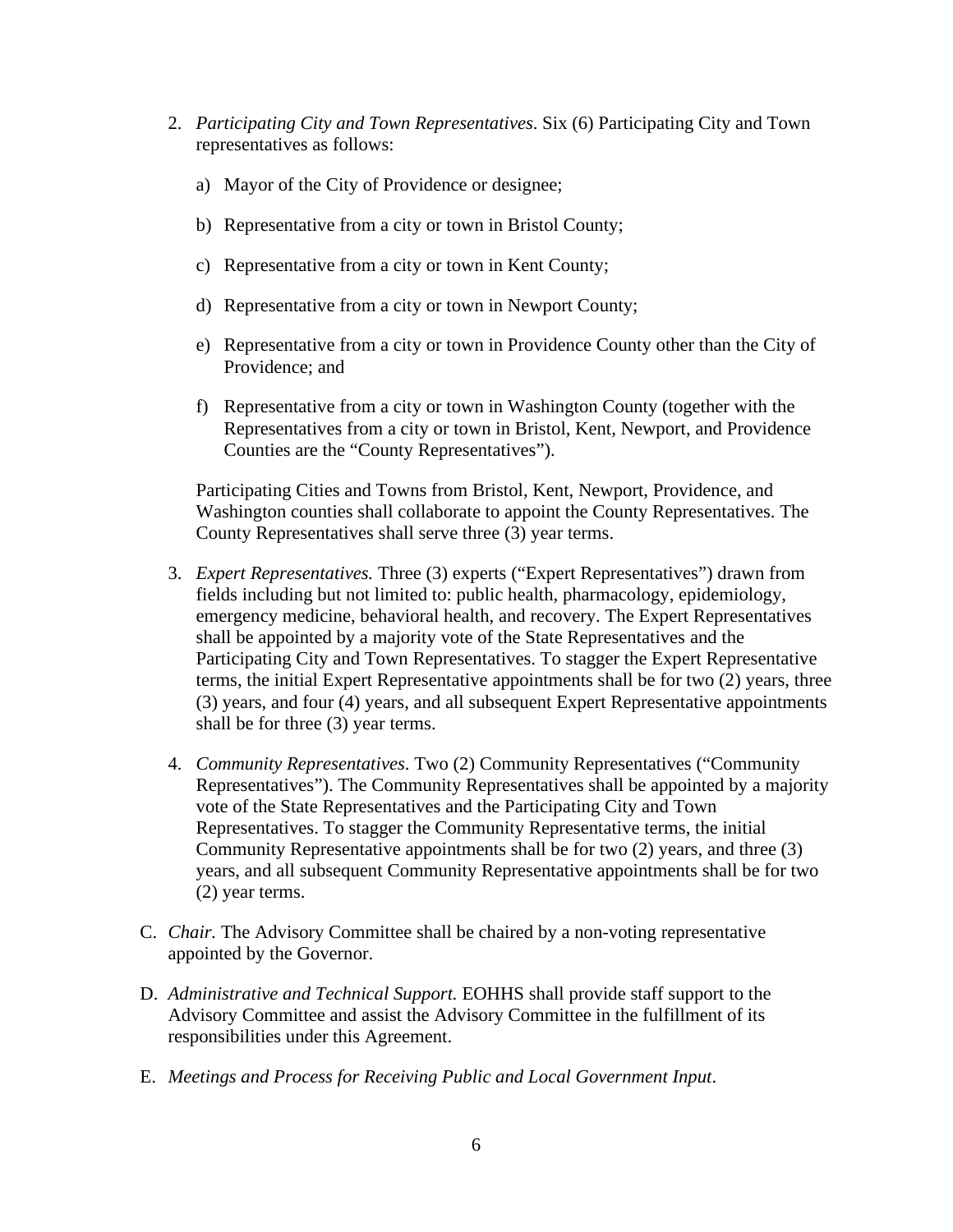- 1. The Advisory Committee shall meet at least quarterly.
- 2. Meetings of the Advisory Committee shall be public, open meetings consistent with the Open Meetings Act, Chapter 46 of Title 42 of the Rhode Island General Laws.
- 3. The Advisory Committee shall, in consultation with EOHHS, establish a process for receiving input from Rhode Island's communities, provider organizations, and cities and towns regarding how the opioid crisis is affecting their communities, understanding their abatement needs, and considering proposals for opioid abatement strategies and responses.

The Advisory Committee is encouraged to further coordinate with established groups like the Governor's Overdose Prevention and Intervention Task Force, as well as organizations focusing on prevention, rescue, harm reduction, treatment, and recovery strategies, to gather community input, understand abatement needs, and consider proposals for opioid abatement strategies and responses.

## F. *Recommendations*.

- 1. *Statewide Abatement Recommendations*. The Advisory Committee shall, at least annually, make formal recommendations to the Secretary on the use of the Statewide Abatement Share (the "Statewide Abatement Recommendations"). To aid the Advisory Committee in formulating the Statewide Abatement Recommendations, EOHHS, RIDOH, and BHDDH shall present information regarding the State's opioid abatement strategy and appropriations plan, and information on how that strategy responds to the opioids crisis and the abatement needs of Rhode Island's communities. The Advisory Committee may also consider how non-Opioid Settlement Funds are used as part of the State's opioid abatement strategy when formulating the Statewide Abatement Recommendations.
- 2. *Good Faith Review and Consideration by Secretary*. The Secretary shall review and consider the Statewide Abatement Recommendations and shall make a good faith effort to incorporate the Statewide Abatement Recommendations into EOHHS's annual budget process.
- 3. *Deviation from Statewide Abatement Recommendations*. If the Secretary substantially deviates from the Statewide Abatement Recommendations, the Secretary shall provide the Advisory Committee with a written explanation, that will be made public, of any substantial deviations.

# **VI. General Terms**

A. *Relationship of this Agreement to Other Agreements and Resolutions*. The Parties acknowledge and agree the Distributor Settlement Agreement and the Janssen Settlement Agreement will require Participating Cities and Towns to release all their claims against the settling defendants to receive Opioid Settlement Funds. The Parties further acknowledge and agree based on the terms of the Distributor Settlement Agreement and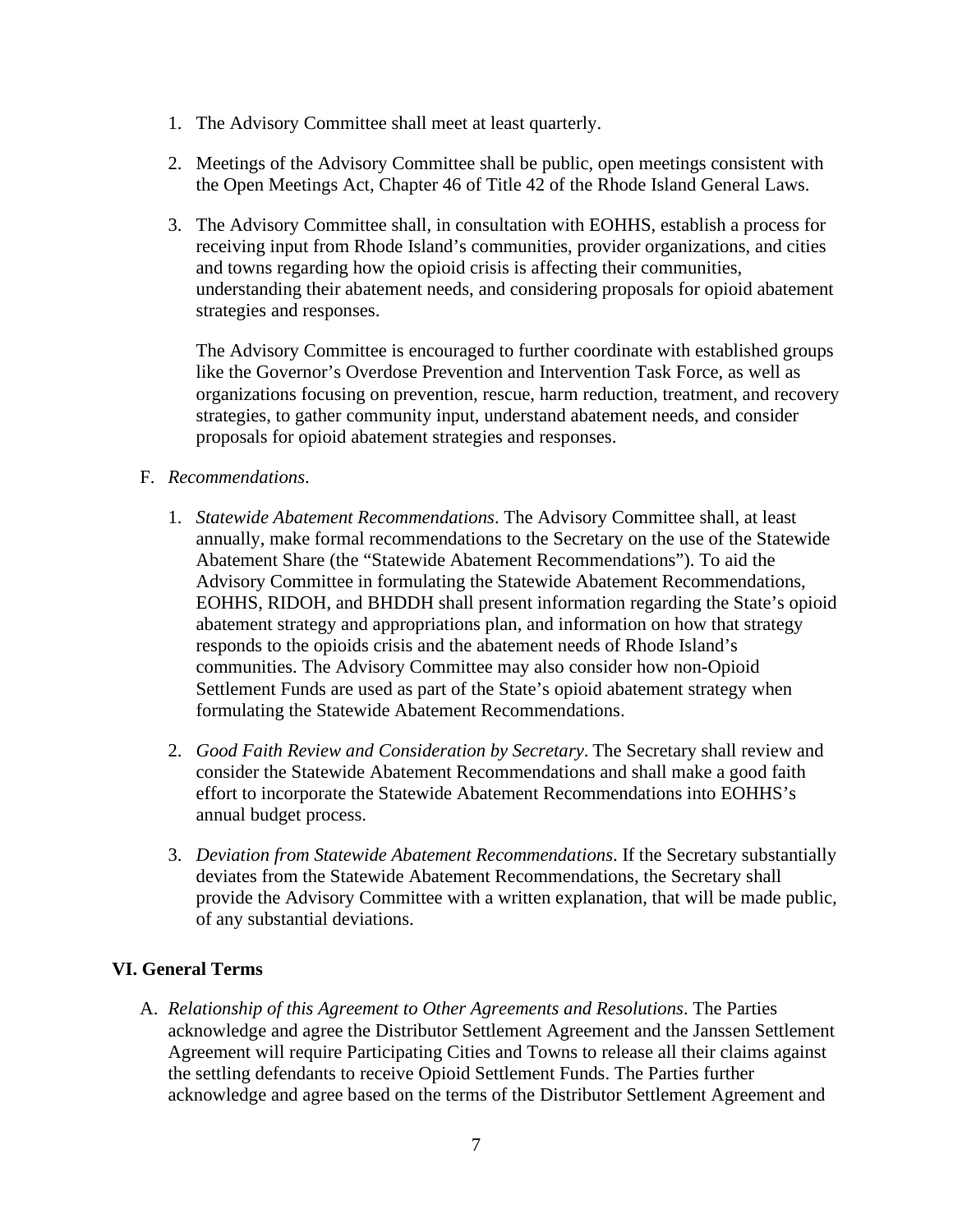the Janssen Settlement Agreement that a Participating City or Town may receive funds pursuant to this Agreement only after complying with all the requirements set forth in the Distributor Settlement Agreement and the Janssen Settlement Agreement to release the city or town's claims. If another Settlement Agreement contains similar requirements, the Parties acknowledge that a Participating City or Town may receive funds pursuant to that agreement only after complying with all the requirements set forth in that agreement to release the city or town's claims.

- B. *Scope of this Agreement*. The Parties acknowledge and agree that they must comply with all the requirements of the Settlement Agreements and that this Agreement does not excuse any requirements placed upon them by the terms of the Settlement Agreements, except to the extent those terms allow for a State-Subdivision Agreement or Statewide Abatement Agreement to do so.
- C. *Legislation.* The Parties may seek to further codify the terms of this Agreement in the Rhode Island General Laws through legislation that may be submitted to the General Assembly.
- D. *Applicable Law, Venue, and Severability*. Unless required otherwise by a Settlement Agreement, this Agreement shall be interpreted using Rhode Island law and any action related to the provisions of this Agreement must be adjudicated by the Superior Court of Providence County. If any provision of this Agreement is held invalid by a court of competent jurisdiction, this invalidity does not affect any other provision which can be given effect without the invalid provision.
- E. *Counterparts*. This Agreement may be executed in two or more counterparts, each of which shall be deemed an original, but all of which together shall constitute one and the same agreement.

## **VII. Amendments**

- A. *Amendments as Necessary*. The Parties agree to make such amendments as necessary to implement the intent of this Agreement.
- B. *Written Amendments*. This Agreement may be amended by written agreement of the Parties.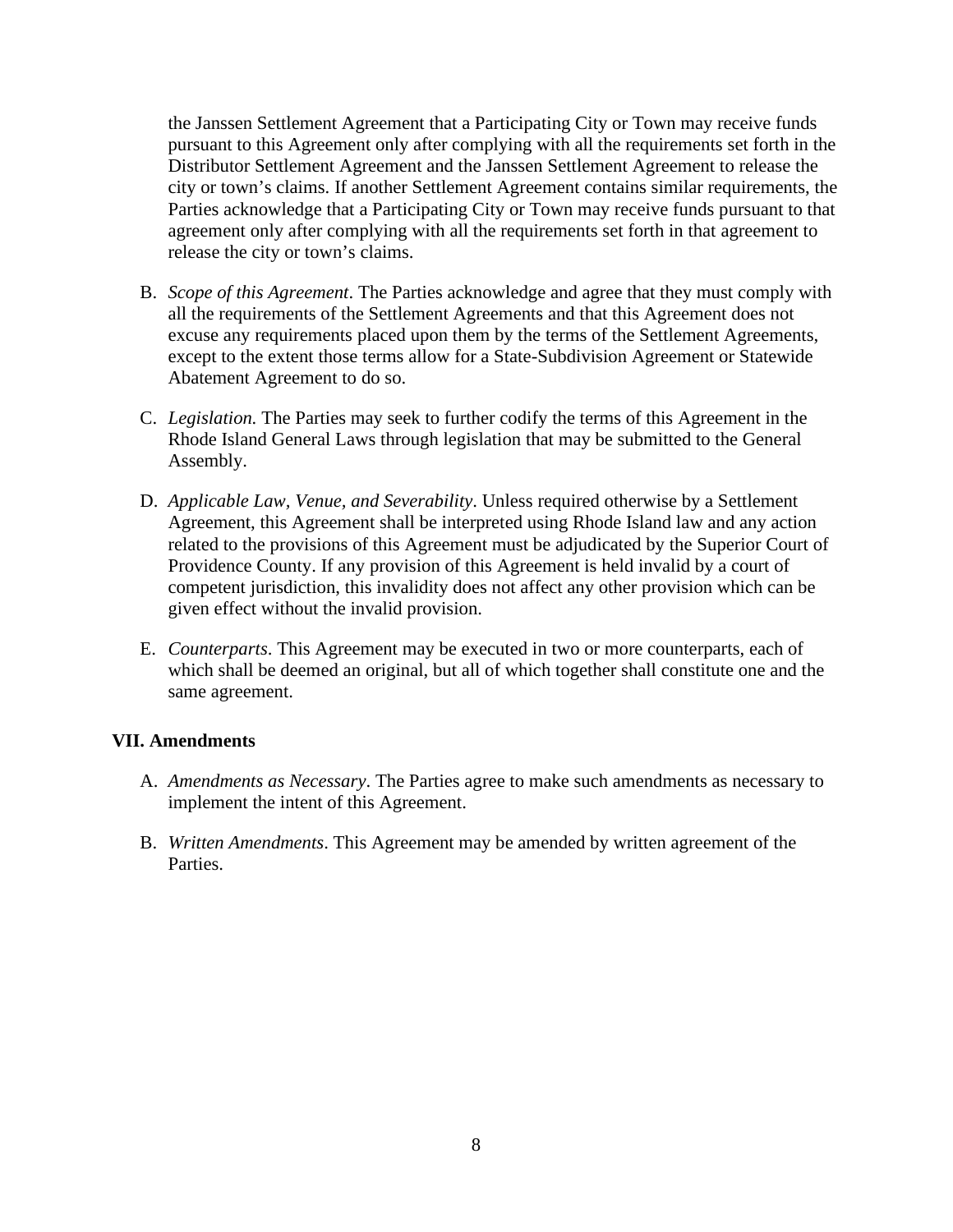Accepted and agreed to by the undersigned:

## **STATE OF RHODE ISLAND**

Peter F. Neronha **Attorney General** 

Date: 1/21/2022

The Participating Cities and Towns:

**TOWN OF BARRINGTON**

 $Bv$ James J. C<sub>b</sub>ynha 12/29/2421 Title: Town Manager Barrington, RI **TOWN OF BURRILLVILLE**

# **TOWN OF BRISTOL**

Usella

By: *Michael* Title:  $\int_{\partial w\gamma}$   $\delta$ ol<sub>ce</sub> $\downarrow$  Date:  $\frac{1}{5}$ 

#### **CITY OF CENTRAL FALLS**

By: Title:  $\frac{1}{2}$  Date:  $\frac{1}{2}$   $\frac{1}{2}$ 

#### **TOWN OF CHARLESTOWN**

By: Deborah Carney Title: Council President Date: 01-05-22

#### **TOWN OF COVENTRY**

Unn Dechson

 $By:$ Title: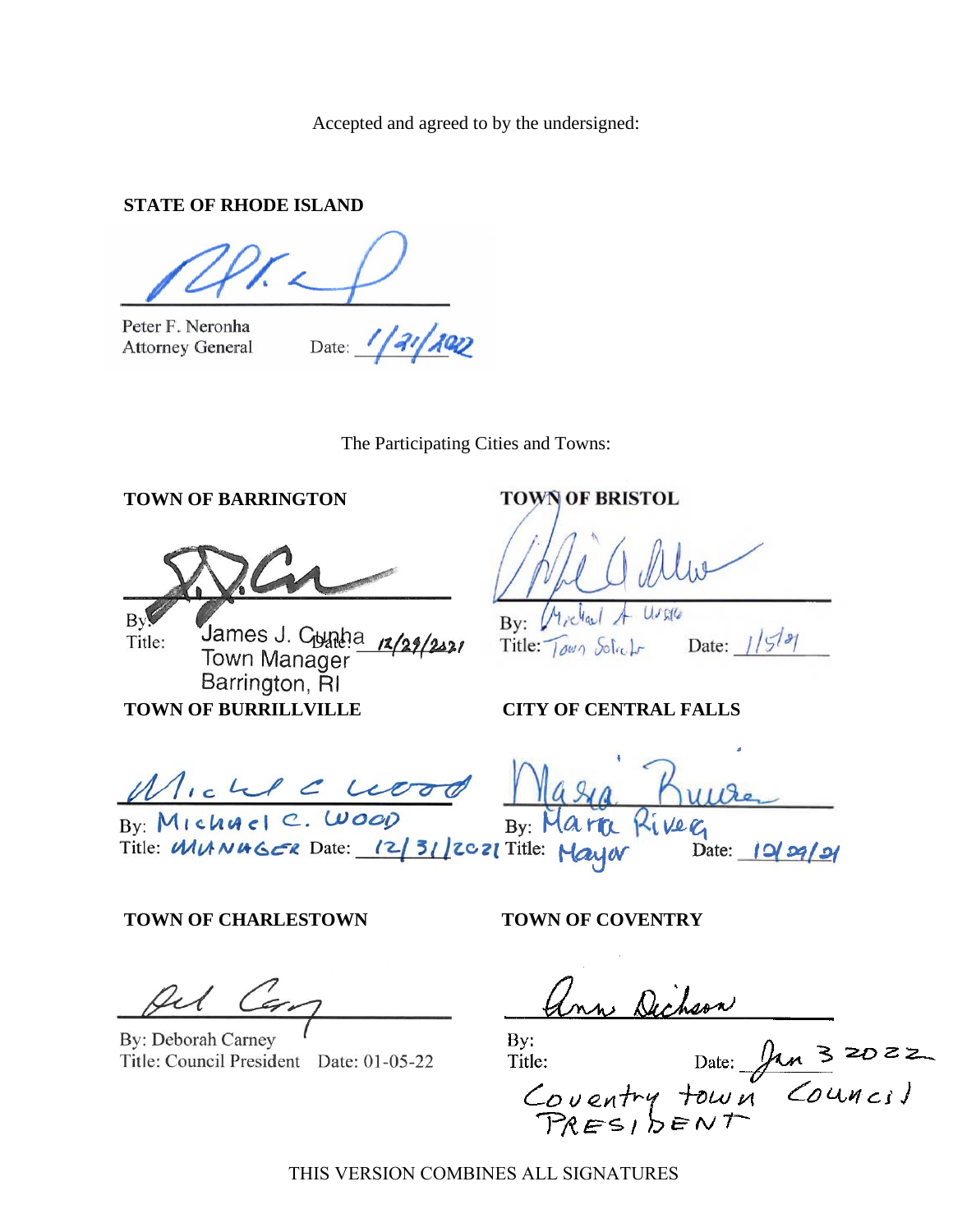#### **CITY OF CRANSTON**

SS.

By:

 $T$ itle:  $D$ <sub>Date:</sub>  $12/29/21$ 

Solicitor

# **TOWN OF EAST GREENWICH**

By: Andrew E. NotA Title: Town Mininger Date: 12/25/2021

# **TOWN OF EXETER**

By: Daniel W Patterson Title: Council PaosidentDate: 1-3-2022

# **TOWN OF GLOCESTER**

By:<br>Title: Mesincapate: 12-29-21

**TOWN OF JAMESTOWN TOWN OF JOHNSTON**

HAINSWORTA Title: Town ADMIN Date: 1/5 2022

**TOWN OF CUMBERLAND**

cffey Mutten By:  $\sqrt{ }$ Date: 12/29/2021 Title: MAYOR

# **CITY OF EAST PROVIDENCE**

By: RuBERN OBSILUA Date:  $2022$ Title: *magus* 

## **TOWN OF FOSTER**

 $Bv:$ Title:  $_{\sim}$  DW  $_{\sim}$  Cou  $_{\sim}$  Date: 12 Presduo

## **TOWN OF HOPKINTON**

By:  $b \sim b \sim s \cdot b$ 

Title: Tours Marrager Date:  $12/27/21$ 

By: Monior Joseph N. Power Date:  $1/u$  zose Title MAYOR TOWN CF Janusra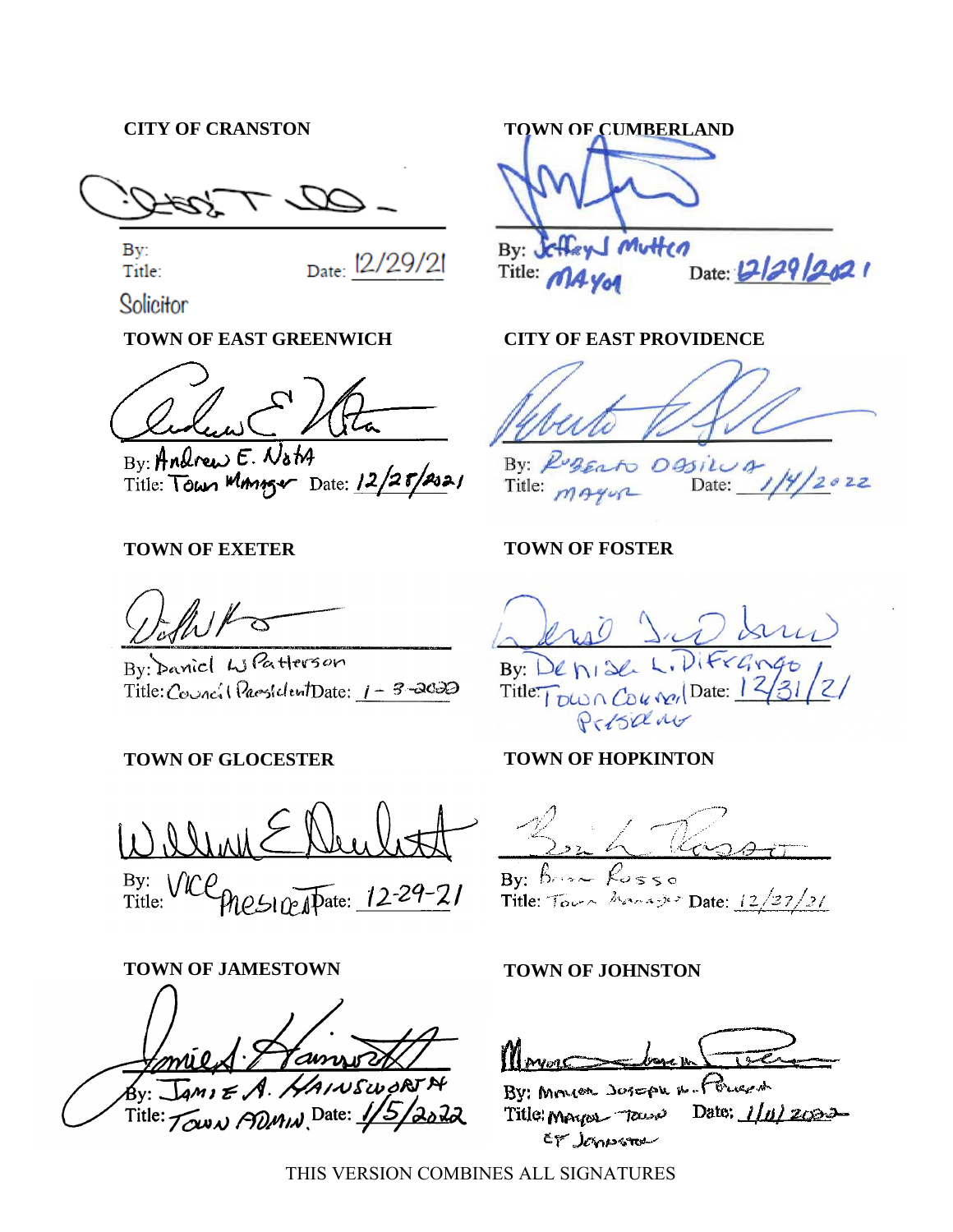$By:Phi$ <sub>ilip</sub> Gouid Title:  $T_0 \mu n$  Date: <u>Dec /30/2</u>1 Administrator

**TOWN OF MIDDLETOWN** Bv: Sile wn Brown  $|8|2|$ Town AlministratoDate: Title: Widdletown Teun s

**TOWN OF NEW SHOREHAM**

Maryanne Crawford

By: Maryanne Crawford Title:Town Manager Date: 12/30/2021

#### **TOWN OF NORTH KINGSTOWN**

 $By:  $A \cdot \overline{B}$ alzh mallis$ Title: TOWN MAMASA Date: 12-27-2021

#### **TOWN OF NORTH SMITHFIELD CITY OF PAWTUCKET**

By: Faul Zwolenski<br>Title: *Town Remainder Date: 01/05/2022* 

**TOWN OF LINCOLN TOWN OF LITTLE COMPTON**

By: Title:  $\mathcal{O}_1$  Date:  $\mathcal{I}_1$ 

**TOWN OF NARRAGANSETT**

Bv Title: Date:

**CITY OF NEWPORT**  $J$ osc Nicholson, Jr. By: Date: 12/3021 Title: Marciaer

TOWN OF NORTH PROVIDENCE

By: Charles A. Lombarch Date:  $1/5/2022$ 

R GRESION B Title: Date: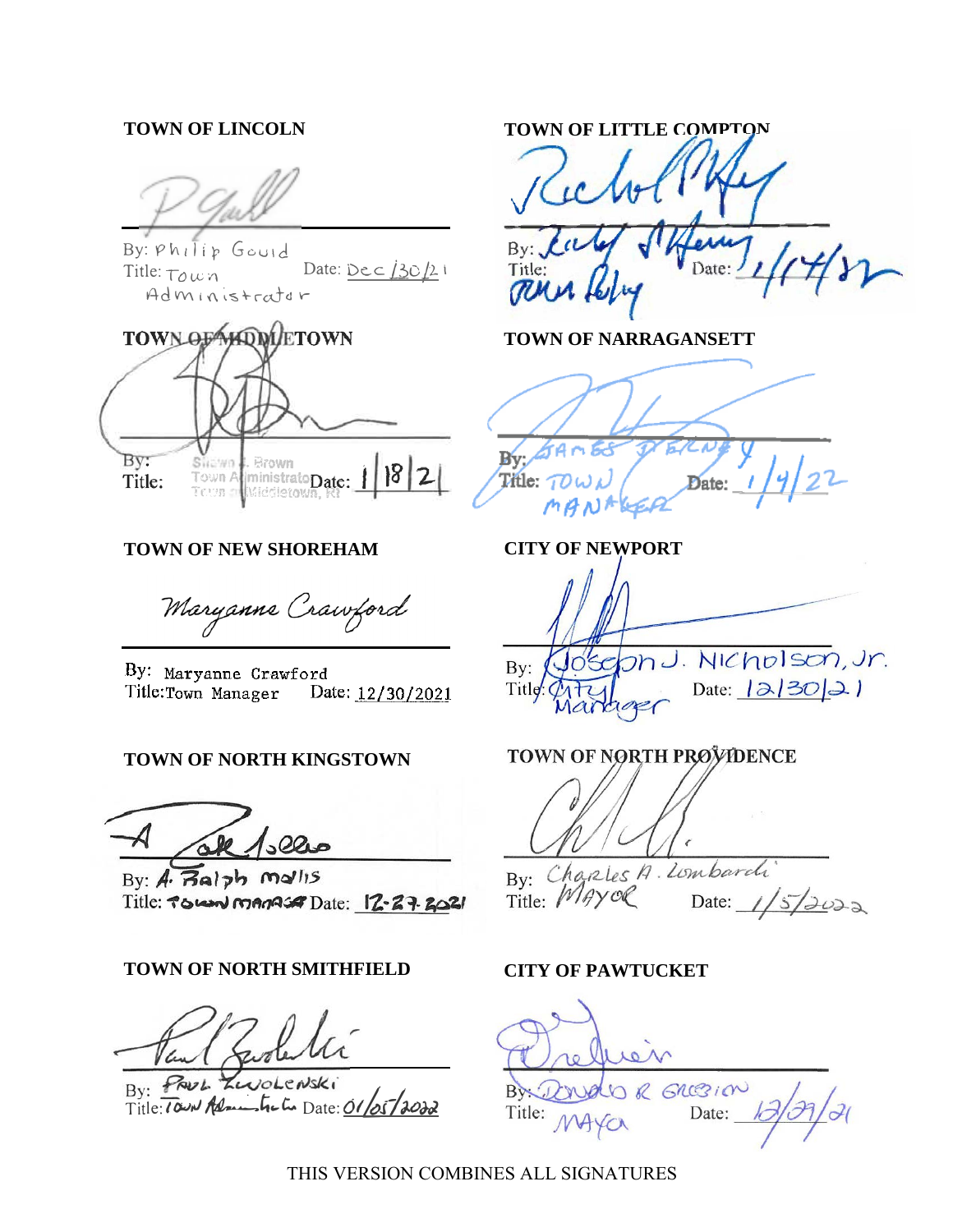**TOWN OF PORTSMOUTH CITY OF PROVIDENCE** By: Kevin R. Gavin

By: REVIA WE GAVINING

## **TOWN OF RICHMOND**

Karen Ellsworth

By: Karen R. Ellsworth<br>Title: Town Solicitor

Date:<sup>5</sup> January 2022

# **TOWN OF SMITHFIELD**

By: Randy R. Rossi Date:  $1/6/22$ Title: *Town Managen* 

# **TOWN OF TIVERTON**

 $HS11$ arcello By: Michael:<br>Title: Solicitor Date:  $\frac{12}{3}$   $\frac{12}{7}$   $\frac{12}{9}$ 

**CITY OF WARWICK TOWN OF WEST GREENWICH** Bv:  $W_5$ Title: Date:

By: JEFF DALIA Title:  $C_{15y}$  Souching Date:  $12/22$  21

## **TOWN OF SCITUATE**

 $By: AbbC$ oves Title: Town Corneil Date: 12 30 21 president

# **TOWN OF SOUTH KINGSTOWN**

By: Theresa L Murphy Date: 12/24/2021 Title: Town Manager

## **TOWN OF WARREN**

ise muheund

By: Kate Michaud Title: Toun Manager Date: 12/24/21

By: KEVIN A. BREENE  $\frac{1}{27}$   $\frac{2}{1}$ Title: TOWN ADMINISTATO Pate: 12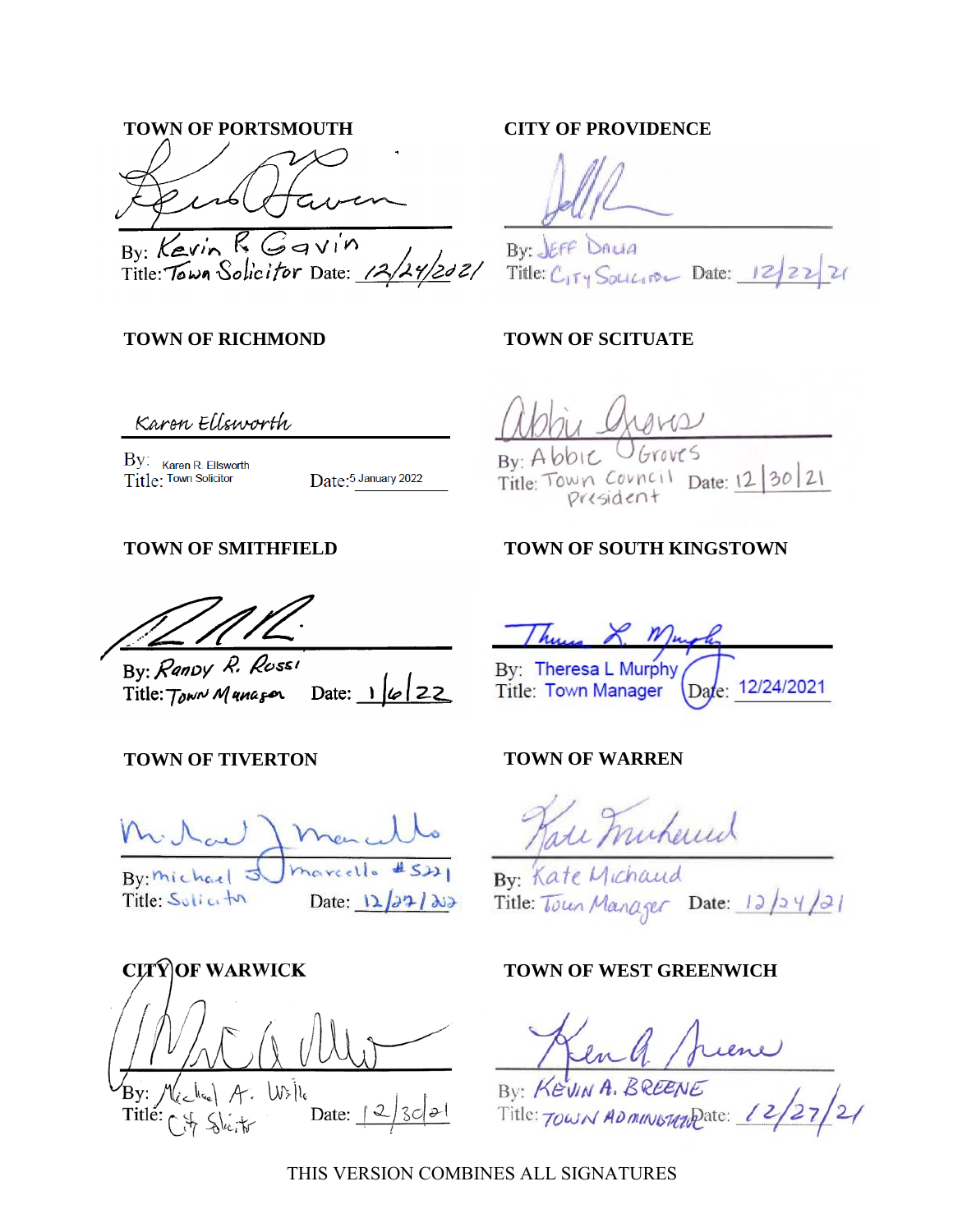# **TOWN OF WEST WARWICK TOWN OF WESTERLY**

 $\overline{M}$ 

By: Mark Title: Town Manager Date: 12/90/2021

## **CITY OF WOONSOCKET**

 $1000e$ <br>Date: ///2/22 E) Title: ity citor

SMANN LACEY 'Bv:

Title: TOWN MANAGER Date: 1/10/2022